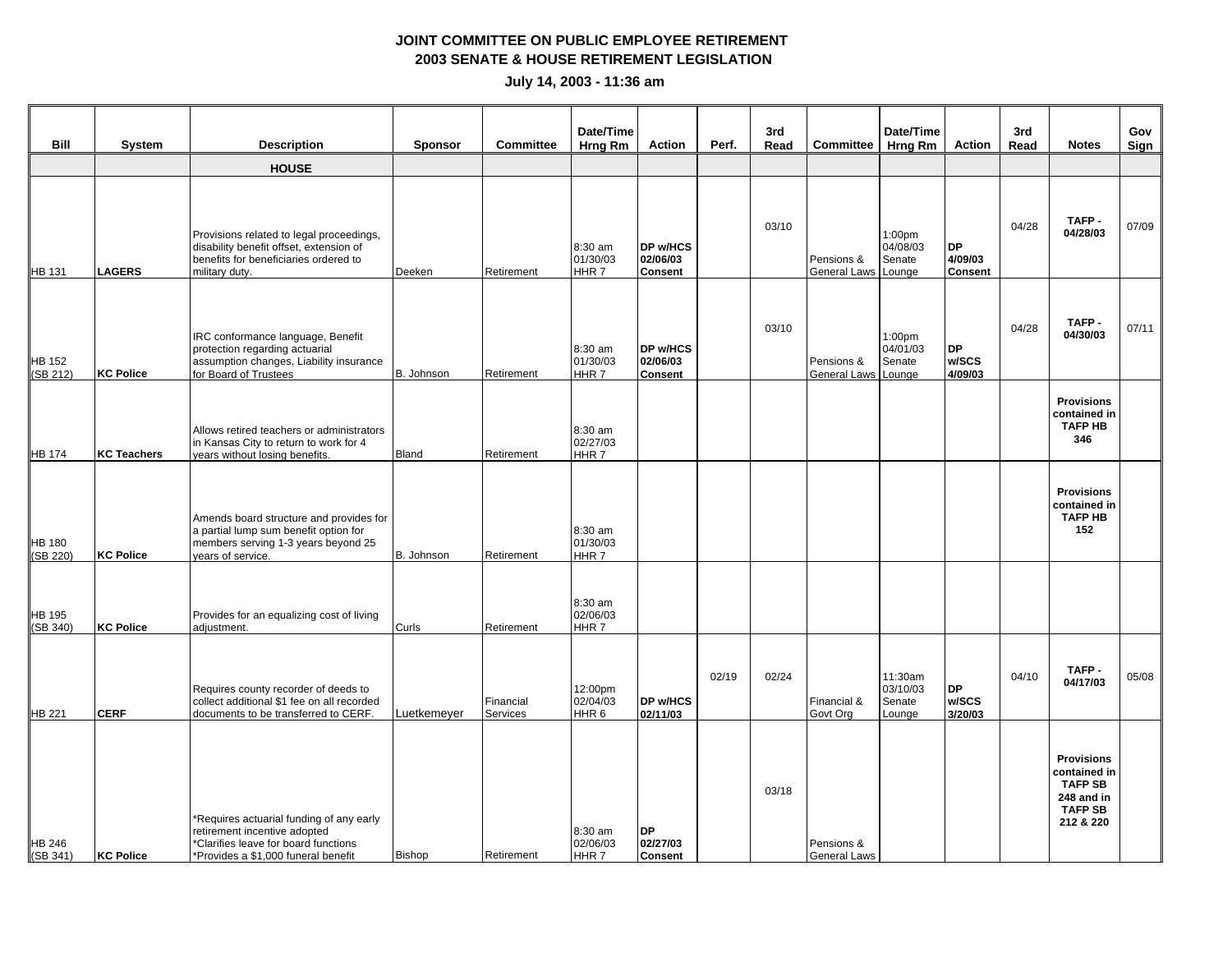| Bill                      | <b>System</b>         | <b>Description</b>                                                                                                                                                                                                                                                                                                                                                                                                                                                                    | <b>Sponsor</b> | <b>Committee</b> | Date/Time<br>Hrng Rm         | Action                      | Perf. | 3rd<br>Read | Committee | Date/Time<br>Hrng Rm                    | Action                         | 3rd<br>Read | <b>Notes</b>                                                  | Gov<br>Sign |
|---------------------------|-----------------------|---------------------------------------------------------------------------------------------------------------------------------------------------------------------------------------------------------------------------------------------------------------------------------------------------------------------------------------------------------------------------------------------------------------------------------------------------------------------------------------|----------------|------------------|------------------------------|-----------------------------|-------|-------------|-----------|-----------------------------------------|--------------------------------|-------------|---------------------------------------------------------------|-------------|
| <b>HB 270</b><br>(SB 248) | <b>ALJLAP</b>         | Phases out the Administrative Law<br>Judge's and Legal Advisor's Retirement<br>Plan. Those employed on or after<br>January 1, 2004 will become members of<br>MOSERS.                                                                                                                                                                                                                                                                                                                  | T. Smith       | Retirement       | 8:30 am<br>02/06/03<br>HHR 7 |                             |       |             |           |                                         |                                |             |                                                               |             |
| <b>HB 298</b><br>(SB 342) | <b>All Fire Plans</b> | Includes various forms of cancer to duty<br>related illness for purposes of disability.                                                                                                                                                                                                                                                                                                                                                                                               | Wildberger     | Retirement       |                              |                             |       |             |           |                                         |                                |             |                                                               |             |
| HB 338<br>(SB 233)        | <b>PSRS/NTRS</b>      | *Allows contribution rate increase by<br>one-half percent per year. *Provides for a<br>partial lump sum benefit option for<br>members serving 33 years or whose age<br>and service equal 86. * Provides a<br>uniform calculation for purchasing<br>service.                                                                                                                                                                                                                           | Smith          | Retirement       |                              |                             |       |             |           |                                         |                                |             | <b>Provisions</b><br>contained in<br><b>HCS for HB</b><br>346 |             |
| <b>HB</b> 346             | <b>PSRS/NTRS</b>      | *Allows contribution rate increase by<br>one-half percent per year. *Extends<br>25 & out window to July 1, 2008<br>*Provides for a partial lump sum benefit<br>option for members serving 33 years or<br>whose age and service equal 86.<br>*Provides a uniform calculation for<br>purchasing service.<br>*Allows<br>re-employment after retirement for 2<br>years without losing benefits.<br>*Allows continuation of medical<br>insurance if elected within 1 year of<br>employment | Dempsey        | Retirement       | 8:30am<br>02/13/03<br>HHR 7  | <b>DP w/HCS</b><br>02/27/03 | 04/02 | 04/03       | Education | 12:30pm<br>04/15/03<br>SCR <sub>1</sub> | DP w/<br><b>SCS</b><br>4/21/03 | 05/07       | TAFP-<br>05/13/03                                             | 06/26       |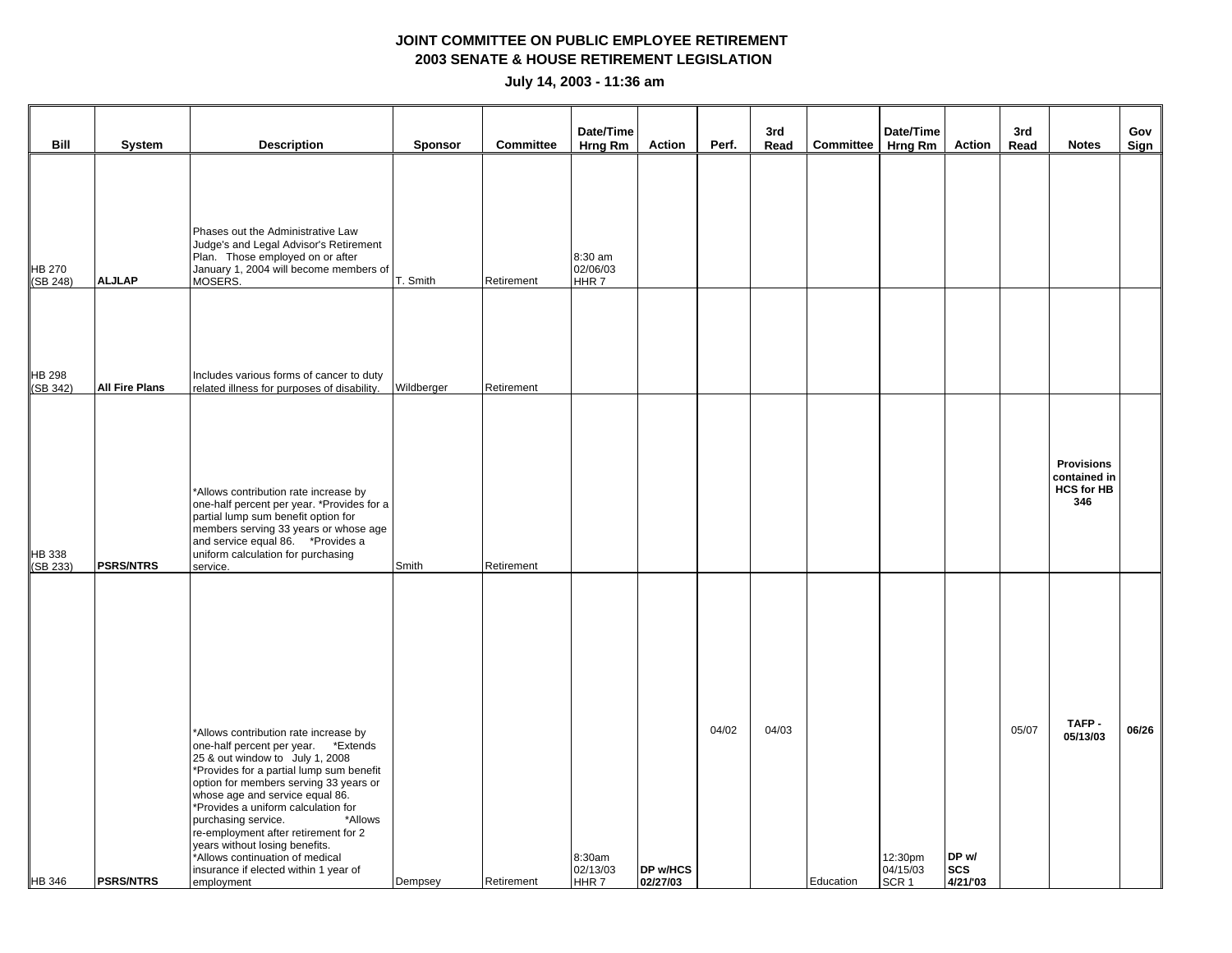|               |                                         |                                                                                                                                                                                |                        |                  | Date/Time                               |                                         |       | 3rd   |                                   | Date/Time                                |                                        | 3rd   |                                                               | Gov   |
|---------------|-----------------------------------------|--------------------------------------------------------------------------------------------------------------------------------------------------------------------------------|------------------------|------------------|-----------------------------------------|-----------------------------------------|-------|-------|-----------------------------------|------------------------------------------|----------------------------------------|-------|---------------------------------------------------------------|-------|
| <b>Bill</b>   | System                                  | <b>Description</b>                                                                                                                                                             | <b>Sponsor</b>         | <b>Committee</b> | Hrng Rm                                 | <b>Action</b>                           | Perf. | Read  | <b>Committee</b>                  | <b>Hrng Rm</b>                           | <b>Action</b>                          | Read  | <b>Notes</b>                                                  | Sign  |
| <b>HB 347</b> | <b>LAGERS</b>                           | Allows retired member to return to work<br>in a political subdivision from which the<br>member has not retired.                                                                | Dempsey                | Retirement       | 8:30 am<br>02/27/03<br>HHR 7            |                                         |       |       |                                   |                                          |                                        |       | <b>Provisions</b><br>contained in<br><b>HCS for HB</b><br>348 |       |
| HB 348        | <b>LAGERS</b>                           | Members eligible for normal retirement<br>may elect a partial lump sum option with<br>a reduction in monthly annuity.                                                          | Dempsey                | Retirement       | 8:30 am<br>02/27/03<br>HHR 7            | DP w/HCS<br>02/27/03<br><b>Consent</b>  |       | 03/18 | Pensions &<br>General Laws Lounge | 1:00 <sub>pm</sub><br>04/08/03<br>Senate | <b>DP</b><br>4/09/03<br><b>Consent</b> | 04/28 | TAFP-<br>04/28/03                                             | 07/03 |
| HB 431        | <b>MOSERS</b>                           | Adds one judge appointed by the Chief<br>Justice of the Supreme Court to the<br>MOSERS Board of Trustees.                                                                      | Stevenson              | Retirement       | 8:30 am<br>02/27/03<br>HHR 7            | DP w/HCS<br>02/27/03<br><b>Consent</b>  |       | 03/18 | Pensions &<br>General Laws Lounge | Upon Adj<br>04/22/03<br>Senate           |                                        |       |                                                               |       |
| HB 443        | <b>HEHPRS</b>                           | Modifies provisions relating to MODOT<br>employee annual leave benefits.                                                                                                       | Davis, DJ              | Retirement       | 8:30 am<br>03/06/03<br>HHR 7            |                                         |       |       |                                   |                                          |                                        |       |                                                               |       |
| <b>HB 456</b> | <b>HEHPRS</b>                           | Allows retiring member to receive 1 day<br>creditable service for each 8 hour<br>increment of unused sick leave.                                                               | Haywood                | Retirement       | 8:30 am<br>03/06/03<br>HHR7             |                                         |       |       |                                   |                                          |                                        |       |                                                               |       |
| HB 553        | <b>Political</b><br><b>Subdivisions</b> | Allows political subdivisions to provide<br>health insurance to retired officers, their<br>dependents and dependents of<br>deceased officers of the political<br>subdivisions. | Smith, J.              | Retirement       | 8:30 am<br>03/06/03<br>HHR <sub>7</sub> | <b>DP</b><br>03/06/03<br><b>Consent</b> |       | 03/18 | Pensions &<br>General Laws Lounge | 1:00 <sub>pm</sub><br>04/15/03<br>Senate | <b>DP</b><br>4/15/03<br><b>Consent</b> | 04/28 | TAFP-<br>04/28/03                                             | 07/01 |
| <b>HB 557</b> | <b>HEHPRS</b>                           | Allows members to use sick leave<br>accruals to meet normal retirement<br>eligibility.                                                                                         | King,<br>Davis,<br>DJ. | Retirement       | 8:30 am<br>03/06/03<br>HHR 7            |                                         |       |       |                                   |                                          |                                        |       |                                                               |       |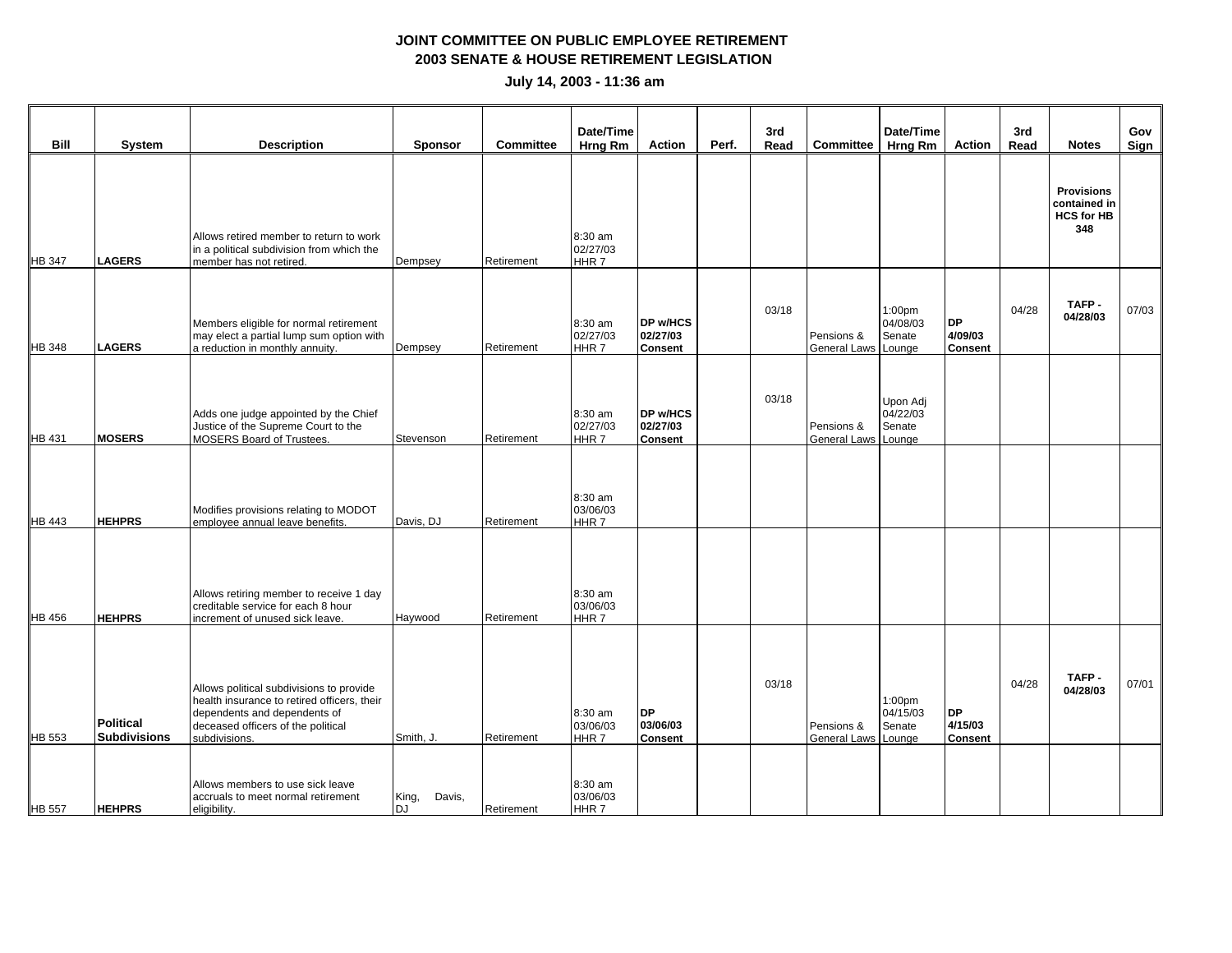|                    |                                 |                                                                                                                                                                                           |                |                  | Date/Time                          |                             |                | 3rd  |                   | Date/Time |        | 3rd  |              | Gov  |
|--------------------|---------------------------------|-------------------------------------------------------------------------------------------------------------------------------------------------------------------------------------------|----------------|------------------|------------------------------------|-----------------------------|----------------|------|-------------------|-----------|--------|------|--------------|------|
| Bill               | <b>System</b>                   | <b>Description</b>                                                                                                                                                                        | <b>Sponsor</b> | <b>Committee</b> | Hrng Rm                            | Action                      | Perf.          | Read | Committee Hrng Rm |           | Action | Read | <b>Notes</b> | Sign |
| <b>HB 583</b>      | <b>MOSERS/</b><br><b>HEHPRS</b> | Allows members currently eligible for<br>normal retirement to receive a medical<br>insurance incentive and additional 4<br>years of service if retiring between<br>02/01/03 and 12/01/03. | Smith, T.      | Retirement       | 8:30am<br>03/13/03<br>HHR 7        | <b>DP w/HCS</b><br>04/10/03 | On Perf<br>Cal |      |                   |           |        |      |              |      |
| HB 649<br>(SB 587) | <b>MOSERS/</b><br><b>HEHPRS</b> | Modifies COLA calculation from 80% to<br>100% of the CPI                                                                                                                                  | Skaggs         | Retirement       | 8:30am<br>05/01/03<br>HHR 7        |                             |                |      |                   |           |        |      |              |      |
| HB 650<br>(SB 588) | MOSERS/<br><b>HEHPRS</b>        | Allows members retired prior to 07/01/90<br>to become special consultants and<br>receive an additional benefit of \$5 times<br>years of service.                                          | <b>Skaggs</b>  | Retirement       | 8:30am<br>05/01/03<br>HHR 7        |                             |                |      |                   |           |        |      |              |      |
| HB 735<br>(SB 456) | St. Louis Fire                  | Allows Board to develop & establish a<br>self directed deferred retirement option<br>program.                                                                                             | <b>Bruns</b>   | Retirement       | 8:30am<br>04/24/03<br>HHR 7        |                             |                |      |                   |           |        |      |              |      |
| <b>HCR 20</b>      | <b>Social Security</b>          | Supports repeal of the Government<br>Pension Offset and the Windfall<br>Elimination Provision.                                                                                            | <b>Bivins</b>  | Retirement       | 8:30am<br>05/01/03<br><b>HHR 7</b> |                             |                |      |                   |           |        |      |              |      |
| <b>HCR 24</b>      | <b>Social Security</b>          | Supports repeal of the Windfall<br>Elimination Provision.                                                                                                                                 | Wright- Jones  | Retirement       | 8:30am<br>05/01/03<br>HHR 7        |                             |                |      |                   |           |        |      |              |      |
| <b>HCR 25</b>      | <b>Social Security</b>          | Supports repeal of the Government<br>Pension Offset and the Windfall<br>Elimination Provision.                                                                                            | Zweifel        | Retirement       | 8:30am<br>05/01/03<br>HHR 7        |                             |                |      |                   |           |        |      |              |      |
|                    |                                 |                                                                                                                                                                                           |                |                  |                                    |                             |                |      |                   |           |        |      |              |      |
|                    |                                 | <b>SENATE</b>                                                                                                                                                                             |                |                  |                                    |                             |                |      |                   |           |        |      |              |      |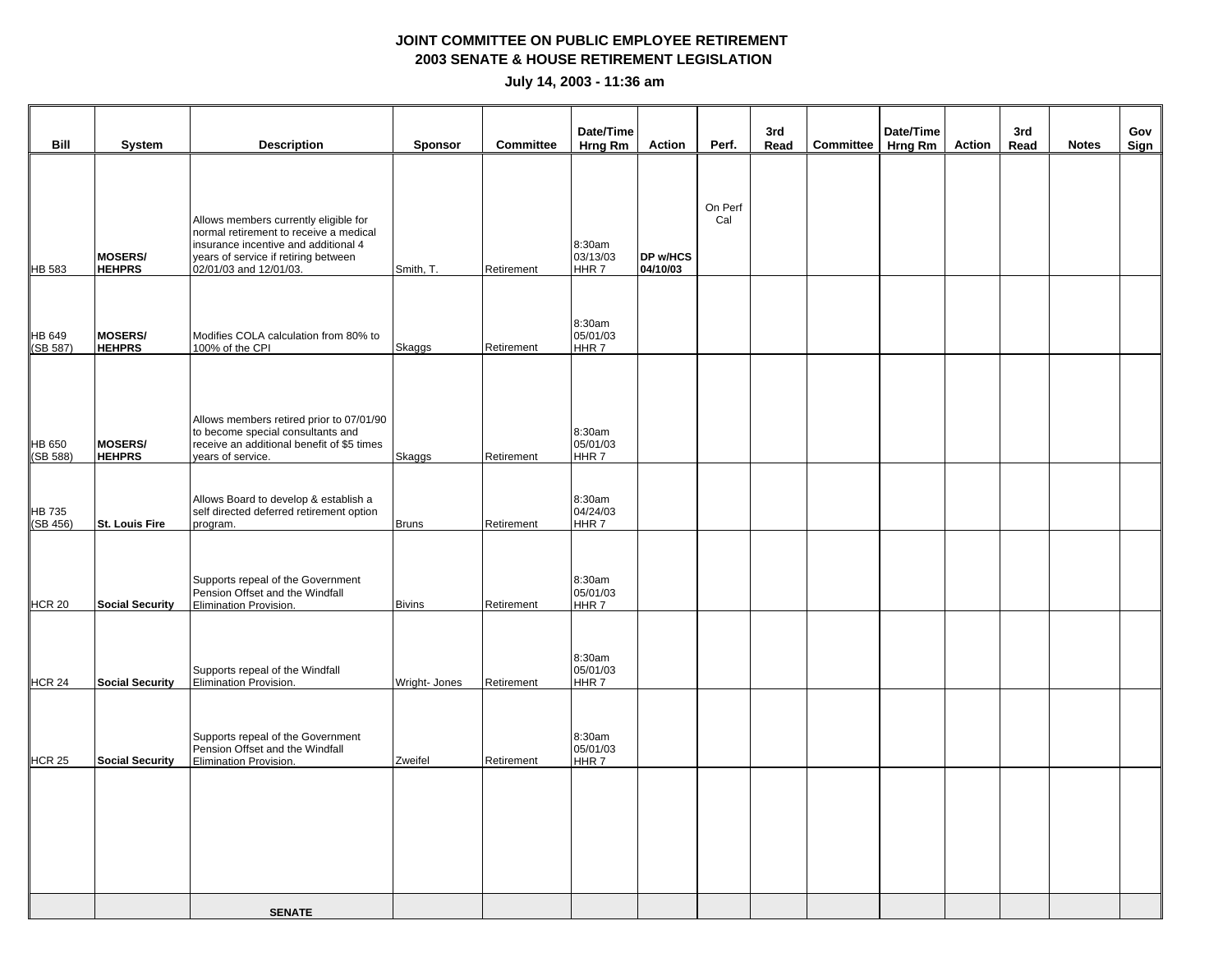| <b>Bill</b>        | System                                                | <b>Description</b>                                                                                                                      | <b>Sponsor</b> | <b>Committee</b>                                     | Date/Time<br>Hrng Rm                               | Action                                            | Perf. | 3rd<br>Read | <b>Committee</b> | Date/Time<br><b>Hrng Rm</b>            | <b>Action</b>                                   | 3rd<br>Read | <b>Notes</b>                                                  | Gov<br>Sign |
|--------------------|-------------------------------------------------------|-----------------------------------------------------------------------------------------------------------------------------------------|----------------|------------------------------------------------------|----------------------------------------------------|---------------------------------------------------|-------|-------------|------------------|----------------------------------------|-------------------------------------------------|-------------|---------------------------------------------------------------|-------------|
| <b>SB78</b>        | <b>HEHPRS</b>                                         | Allows uniformed members to purchase<br>prior service for public employment                                                             | Gross          | Pensions &<br><b>General Laws</b>                    | 3:00 <sub>pm</sub><br>01/21/03<br>Senate<br>Lounge | <b>DP</b><br>03/04/03                             |       |             |                  |                                        |                                                 |             | <b>Provisions</b><br>contained in<br>SS for SCS<br>for SB 248 |             |
| <b>SB 100</b>      | <b>MOSERS/</b><br><b>HEHPRS</b>                       | Modifies eligibility age for "80 & out" from<br>50 to 48 years.                                                                         | Caskey         | Pensions &<br><b>General Laws</b>                    | 3:00 <sub>pm</sub><br>01/21/03<br>Senate<br>Lounge |                                                   |       |             |                  |                                        |                                                 |             | <b>Provisions</b><br>contained in<br><b>SCS for SB</b><br>248 |             |
| <b>SB 118</b>      | <b>MOSERS/</b><br><b>HEHPRS</b>                       | Modifies eligibility age for "80 & out" from<br>50 to 48 years.                                                                         | Shields        | Pensions &<br>General Laws                           | 3:00 <sub>pm</sub><br>01/21/03<br>Senate<br>Lounge |                                                   |       |             |                  |                                        |                                                 |             | <b>Provisions</b><br>contained in<br><b>SCS for SB</b><br>248 |             |
| <b>SB 168</b>      | <b>Public Safety</b><br><b>Officers</b>               | Provides a \$150,000 death benefit to<br>public safety officer's survivor,<br>administered by Office of Administration.                 | Quick          | Financial Govt &<br>Organization                     | 11:00am<br>02/17/03<br>Senate<br>Lounge            | <b>DP</b><br>03/03/03                             |       |             |                  |                                        |                                                 |             |                                                               |             |
| <b>SB 170</b>      | <b>CERF MOSERS</b>                                    | Clay County Commission may vote to<br>pay certain salaried positions from<br>county funds.                                              | Quick          | Economic<br>Development,<br>Tourism & Local<br>Govt. | 3:00 <sub>pm</sub><br>01/22/03<br>Senate<br>Lounge |                                                   |       |             |                  |                                        |                                                 |             |                                                               |             |
| <b>SB 180</b>      | <b>KC Teachers</b>                                    | Allows retired administrators & teachers<br>in Kansas City to return to work for up to<br>4 years without losing benefits.              | Bland          | Education                                            | 2:00 <sub>pm</sub><br>02/11/03<br>SCR <sub>1</sub> | <b>DP</b><br>03/04/03<br><b>Consent</b>           |       | 04/01       | Retirement       | 8:00am<br>04/10/03<br>HHR <sub>7</sub> | DP.<br>w/HCS<br>4/14/03                         |             |                                                               |             |
| <b>SB 187</b>      | <b>PSRS/NTRS</b><br>St. Louis & KC<br><b>Teachers</b> | Allows retired teacher or non-teacher<br>employees to return to work for 2 years<br>without losing benefits.                            | Yeckel         | Education                                            | 2:00 pm<br>02/25/03<br>SCR <sub>1</sub>            | <b>DP</b><br>03/18/03                             |       |             |                  |                                        |                                                 |             |                                                               |             |
| SB 212<br>(HB 152) | <b>KC Police</b>                                      | IRC conformance language, Benefit<br>protection regarding actuarial<br>assumption changes, Liability insurance<br>for Board of Trustees | Bartle         | Pensions &<br><b>General Laws</b>                    | 3:00pm<br>02/04/03<br>Senate<br>Lounge             | <b>DP</b><br>w/ SCS<br>02/18/03<br><b>Consent</b> |       | 03/04       | Local Govt       | 8:00am<br>04/10/03<br>HHR <sub>6</sub> | <b>DP</b><br>w/HCS<br>4/10/03<br><b>Consent</b> | 04/23       | TAFP-<br>05/05/03                                             | 07/11       |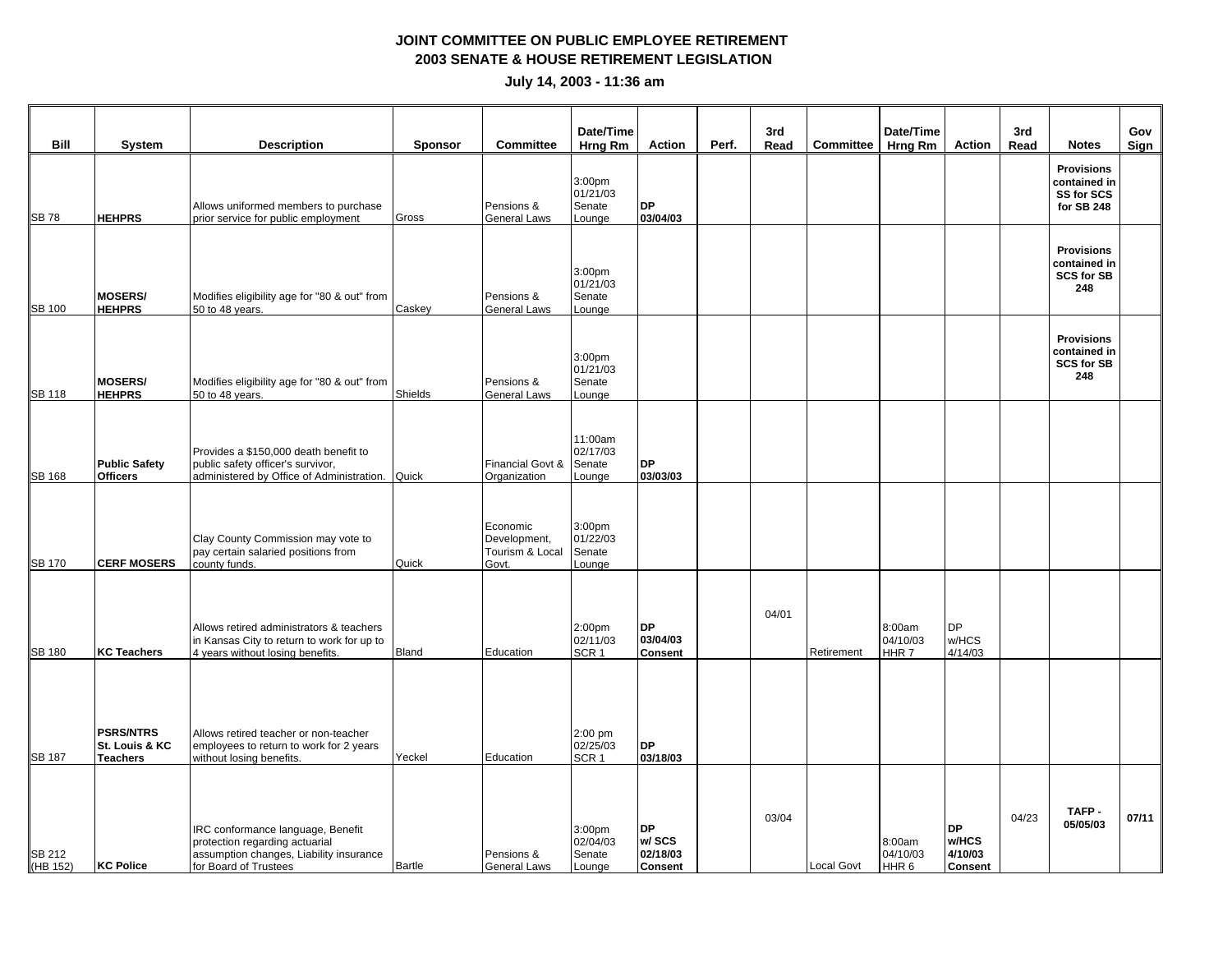| Bill                      | System           | <b>Description</b>                                                                                                                                                                                                                                                                                                                                                                                                    | <b>Sponsor</b> | <b>Committee</b>                  | Date/Time<br><b>Hrng Rm</b>                        | <b>Action</b>                  | Perf. | 3rd<br>Read | <b>Committee</b> | Date/Time<br><b>Hrng Rm</b>   | Action                                   | 3rd<br>Read | <b>Notes</b>                                               | Gov<br>Sign |
|---------------------------|------------------|-----------------------------------------------------------------------------------------------------------------------------------------------------------------------------------------------------------------------------------------------------------------------------------------------------------------------------------------------------------------------------------------------------------------------|----------------|-----------------------------------|----------------------------------------------------|--------------------------------|-------|-------------|------------------|-------------------------------|------------------------------------------|-------------|------------------------------------------------------------|-------------|
| <b>SB 220</b><br>(HB 180) | <b>KC Police</b> | Amends board structure and provides for<br>a partial lump sum benefit option for<br>members serving 1-3 years beyond 25<br>years of service.                                                                                                                                                                                                                                                                          | Bartle         | Pensions &<br>General Laws        | 3:00 <sub>pm</sub><br>02/04/03<br>Senate<br>Lounge |                                |       |             |                  |                               |                                          |             | <b>Provisions</b><br>contained in<br><b>TAFP SB</b><br>212 |             |
| <b>SB 233</b>             | <b>PSRS/NTRS</b> | *Allows contribution rate increase by<br>one-half percent per year. *Provides for a<br>partial lump sum benefit option for<br>members serving 33 years or whose age<br>and service equal 86. * Provides a<br>uniform calculation for purchasing<br>service.                                                                                                                                                           | Foster         | Pensions &<br>General Laws        | 3:00 <sub>pm</sub><br>02/11/03<br>Senate<br>Lounge |                                |       |             |                  |                               |                                          |             |                                                            |             |
| <b>SB 247</b>             | <b>PSRS/NTRS</b> | *Extends 25 & out window to July 1,<br>2008<br>*Provides for a<br>partial lump sum benefit option for<br>members serving 33 years or whose age<br>and service equal 86. * Provides a<br>uniform calculation for purchasing<br>*Allows<br>service.<br>re-employment after retirement for 2<br>years without losing benefits.<br>*Allows continuation of medical<br>insurance if elected within 1 year of<br>employment | Dolan          | Pensions &<br>General Laws        | 3:00 <sub>pm</sub><br>02/11/03<br>Senate<br>Lounge |                                |       |             |                  |                               |                                          |             |                                                            |             |
| <b>SB 248</b><br>(HB 270) | <b>ALJLAP</b>    | Phases out the Administrative Law<br>Judge's and Legal Advisor's Retirement<br>Plan. Those employed on or after<br>January 1, 2004 will become members of<br>MOSERS.                                                                                                                                                                                                                                                  | Gross          | Pensions &<br><b>General Laws</b> | 3:00 <sub>pm</sub><br>02/04/03<br>Senate<br>Lounge | <b>DP</b><br>w/SCS<br>02/25/03 | 05/06 | 05/07       | Retirement       | Upon adj<br>05/09/03<br>HHR 7 | <b>DP</b><br>w/<br><b>HCS</b><br>5/09/03 | 05/13       | TAFP-<br>05/16/03                                          | 06/19       |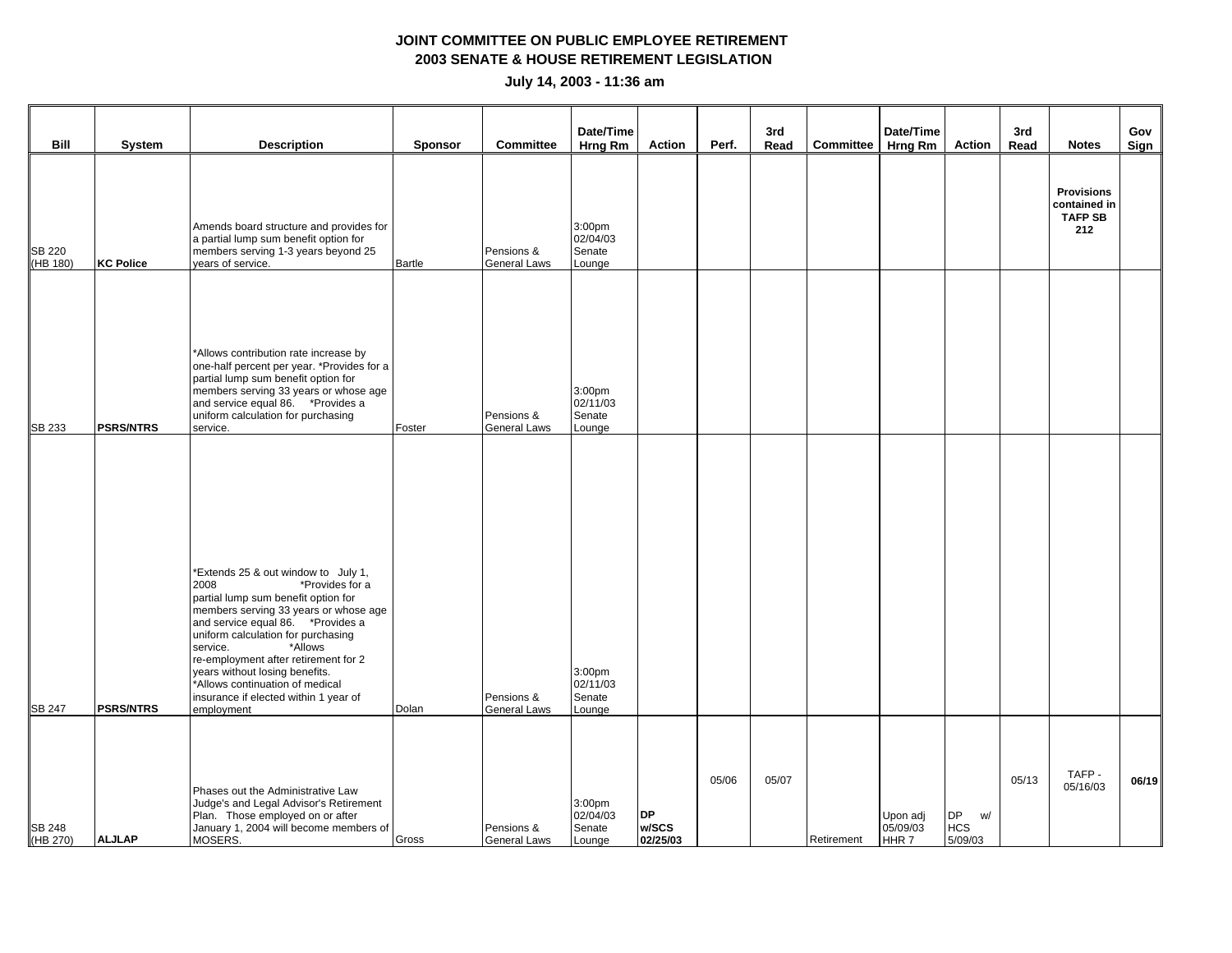| Bill                      | <b>System</b>                                               | <b>Description</b>                                                                                                                                       | <b>Sponsor</b> | <b>Committee</b>                                          | Date/Time<br>Hrng Rm                               | <b>Action</b>                           | Perf.                 | 3rd<br>Read | <b>Committee</b>   | Date/Time<br>Hrng Rm                   | <b>Action</b>                          | 3rd<br>Read | <b>Notes</b>                                                 | Gov<br>Sign |
|---------------------------|-------------------------------------------------------------|----------------------------------------------------------------------------------------------------------------------------------------------------------|----------------|-----------------------------------------------------------|----------------------------------------------------|-----------------------------------------|-----------------------|-------------|--------------------|----------------------------------------|----------------------------------------|-------------|--------------------------------------------------------------|-------------|
| SB 317                    | <b>MCHCP</b>                                                | Establishes deadline of 12/15/03 for<br>feasibility study in considering inclusion<br>of school district retirees.                                       | Stoll          | Small Business,<br>Insurance &<br>Industrial<br>Relations | 2:00pm<br>02/19/03<br>SCR <sub>1</sub>             | <b>DP</b><br>02/20/03<br><b>Consent</b> |                       | 03/10       | <b>Health Care</b> | 5:00pm<br>04/02/03<br>HHR <sub>6</sub> | <b>DP</b><br>4/09/03<br><b>Consent</b> | 04/24       | TAFP-<br>04/24/03                                            | 07/09       |
| <b>SB 340</b><br>(HB 195) | <b>KC Police</b>                                            | Provides for an equalizing cost of living<br>adjustment.                                                                                                 | Wheeler        | Pensions &<br>General Laws                                | 3:00 <sub>pm</sub><br>02/11/03<br>Senate<br>Lounge |                                         |                       |             |                    |                                        |                                        |             |                                                              |             |
| <b>SB 341</b><br>(HB 246) | <b>KC Police</b>                                            | *Requires actuarial funding of any early<br>retirement incentive adopted<br>*Clarifies leave for board functions<br>*Provides a \$1,000 funeral benefit  | Wheeler        | Pensions &<br><b>General Laws</b>                         | 3:00 <sub>pm</sub><br>02/11/03<br>Senate<br>Lounge |                                         |                       |             |                    |                                        |                                        |             | <b>Provisions</b><br>contained in<br><b>TAFP SB</b><br>248   |             |
| <b>SB 342</b><br>(HB 298) | <b>All Fire Plans</b>                                       | Includes various forms of cancer to duty<br>related illness for purposes of disability.                                                                  | Dolan          | Aging, Families,<br>Mental & Public<br>Health             | 8:30am<br>02/19/03<br>SCR <sub>1</sub>             | <b>DP</b><br>03/05/03                   |                       |             |                    |                                        |                                        |             |                                                              |             |
| <b>SB 420</b>             | <b>PSRS/NTRS</b>                                            | PSRS - Extends 25 & out permanently<br>NTRS - Extends 25 & out window to July<br>1,2008                                                                  | Stoll          | Pensions &<br>General Laws                                | 3:00 <sub>pm</sub><br>02/18/03<br>Senate<br>Lounge |                                         |                       |             |                    |                                        |                                        |             |                                                              |             |
| <b>SB 450</b>             | Dept of<br>Conservation,<br>Transportation,<br><b>MCHCP</b> | Creates the Division of Community<br>Health                                                                                                              | Mathewson      | Ways & Means                                              | 5:00pm<br>02/18/03<br>Senate<br>Lounge             | DP w/SCS<br>02/25/03                    | On Inf.<br>Perf. Cal. |             |                    |                                        |                                        |             | <b>Similar</b><br>provisions<br>included in<br><b>SCR 18</b> |             |
| SB 456                    | St. Louis Fire                                              | Allows Board to develop & establish a<br>self directed deferred retirement option<br>program.                                                            | Kennedy        | Pensions &<br>General Laws                                | 3:00 <sub>pm</sub><br>02/18/03<br>Senate<br>Lounge | <b>DP</b><br>02/25/03<br><b>Consent</b> |                       | 03/11       | Retirement         | 8:30am<br>04/10/03<br>HHR <sub>7</sub> | <b>DP</b><br>4/10/03<br><b>Consent</b> | 04/24       | TAFP-<br>04/24/03                                            | 05/15       |
| <b>SB 462</b>             | <b>MOSERS/</b><br><b>HEHPRS</b>                             | Allows members currently eligible for<br>normal retirement to receive a medical<br>insurance incentive if retiring between<br>01/01/03 through 11/01/03. | Gross          | Small Business,<br>Insurance &<br>Industrial<br>Relations | 2:00 <sub>pm</sub><br>02/26/03<br>SCR <sub>1</sub> |                                         |                       |             |                    |                                        |                                        |             |                                                              |             |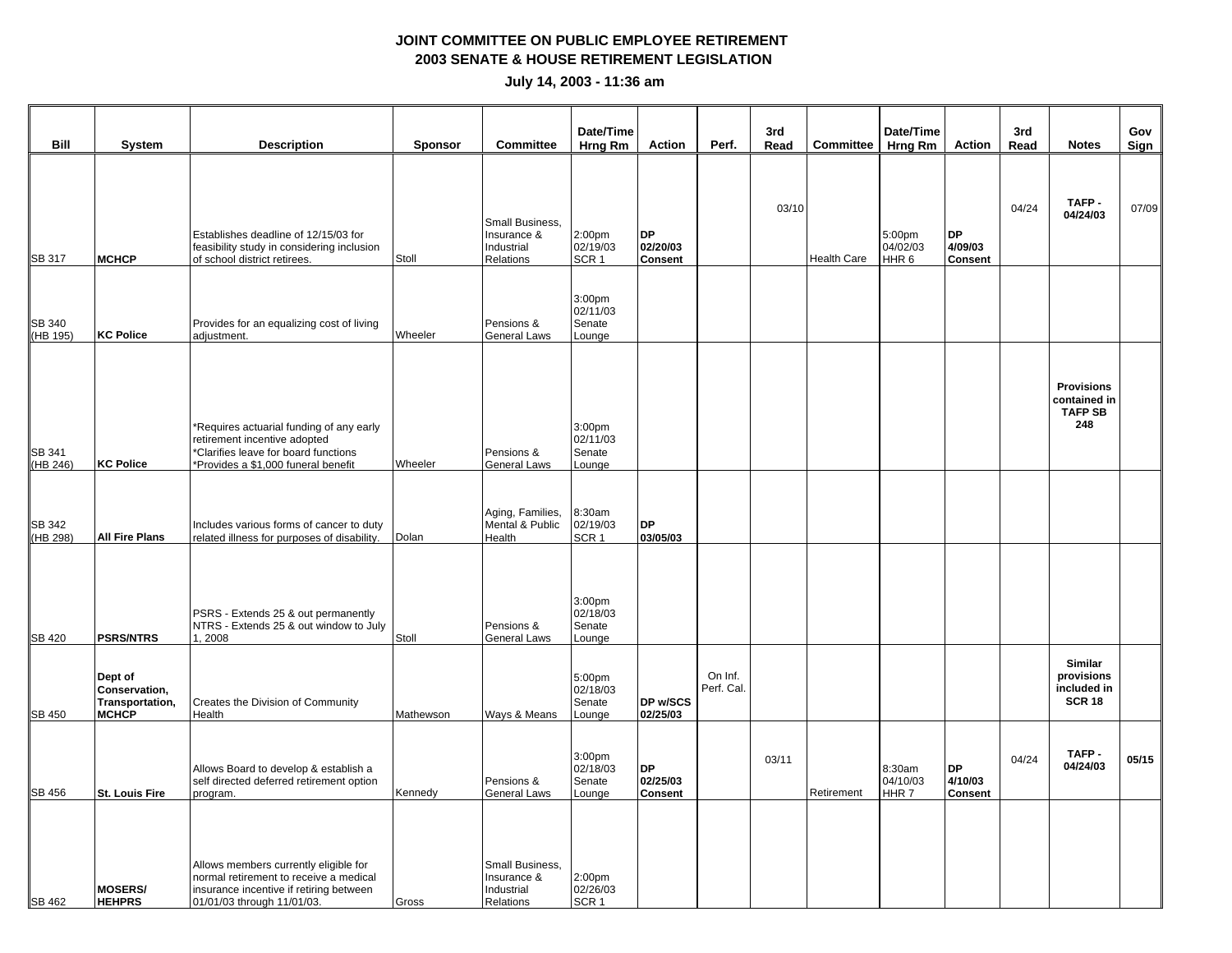| Bill                      | <b>System</b>                   | <b>Description</b>                                                                                                                                                                         | <b>Sponsor</b> | <b>Committee</b>                  | Date/Time<br>Hrng Rm                               | Action                                  | Perf. | 3rd<br>Read | <b>Committee</b> | Date/Time<br>Hrng Rm                   | Action                                          | 3rd<br>Read | <b>Notes</b>                                                                       | Gov<br><b>Sign</b> |
|---------------------------|---------------------------------|--------------------------------------------------------------------------------------------------------------------------------------------------------------------------------------------|----------------|-----------------------------------|----------------------------------------------------|-----------------------------------------|-------|-------------|------------------|----------------------------------------|-------------------------------------------------|-------------|------------------------------------------------------------------------------------|--------------------|
| <b>SB 479</b>             | <b>HEHPRS</b>                   | Modifies provisions relating to MODOT<br>employee leave benefits.                                                                                                                          | Gross          | Transportation                    |                                                    |                                         |       |             |                  |                                        |                                                 |             |                                                                                    |                    |
| SB 503                    | <b>PSRS</b>                     | Allows job-sharing teachers to receive<br>50% of retirement credit.                                                                                                                        | Jacob          | Education                         | 12:30pm<br>04/01/03<br>SCR <sub>1</sub>            | DP w/SCS<br>04/08/03                    |       |             |                  |                                        |                                                 |             | <b>Provisions</b><br>contained in<br><b>TAFP HB</b><br>152 & TAFP<br><b>SB 248</b> |                    |
| SB 516                    | <b>St. Louis Police</b>         | Allows returning members to purchase<br>service during DROP period.                                                                                                                        | Kennedy        | Pensions &<br><b>General Laws</b> | 2:00 <sub>pm</sub><br>03/04/03<br>Senate<br>Lounge |                                         |       |             |                  |                                        |                                                 |             |                                                                                    |                    |
| <b>SB 542</b>             | <b>ALJLAP</b>                   | Phases out the Administrative Law<br>Judge's and Legal Advisor's Retirement<br>Plan. Those employed on or after<br>January 1, 2004 will become members of<br>the Judges Retirement System. | Caskey         | Pensions &<br>General Laws        | 2:00 <sub>pm</sub><br>03/04/03<br>Senate<br>Lounge |                                         |       |             |                  |                                        |                                                 |             |                                                                                    |                    |
| <b>SB 552</b>             | <b>All Plans</b>                | Includes governmental plans in<br>exemption from attachment as it relates<br>to qualified domestic relations orders.                                                                       | Yeckel         | Pensions &<br><b>General Laws</b> | 2:00 <sub>pm</sub><br>03/11/03<br>Senate<br>Lounge | <b>DP</b><br>03/11/03<br><b>Consent</b> |       | 04/02       | Retirement       | 8:30am<br>04/10/03<br>HHR <sub>7</sub> | <b>DP</b><br>w/HCS<br>4/10/03<br><b>Consent</b> | 04/23       | TAFP-<br>05/16/03                                                                  | 07/03              |
| <b>SB 587</b><br>(HB 649) | <b>MOSERS/</b><br><b>HEHPRS</b> | Modifies COLA calculation from 80% to<br>100% of the CPI                                                                                                                                   | Stoll          | Pensions &<br><b>General Laws</b> | 1:00pm<br>04/01/03<br>Senate<br>Lounge             |                                         |       |             |                  |                                        |                                                 |             |                                                                                    |                    |
| <b>SB 588</b><br>(HB 650) | <b>MOSERS/</b><br><b>HEHPRS</b> | Allows members retired prior to 07/01/90<br>to become special consultants and<br>receive an additional benefit of \$5 times<br>years of service.                                           | Stoll          | Pensions &<br><b>General Laws</b> | 1:00 <sub>pm</sub><br>04/01/03<br>Senate<br>Lounge |                                         |       |             |                  |                                        |                                                 |             |                                                                                    |                    |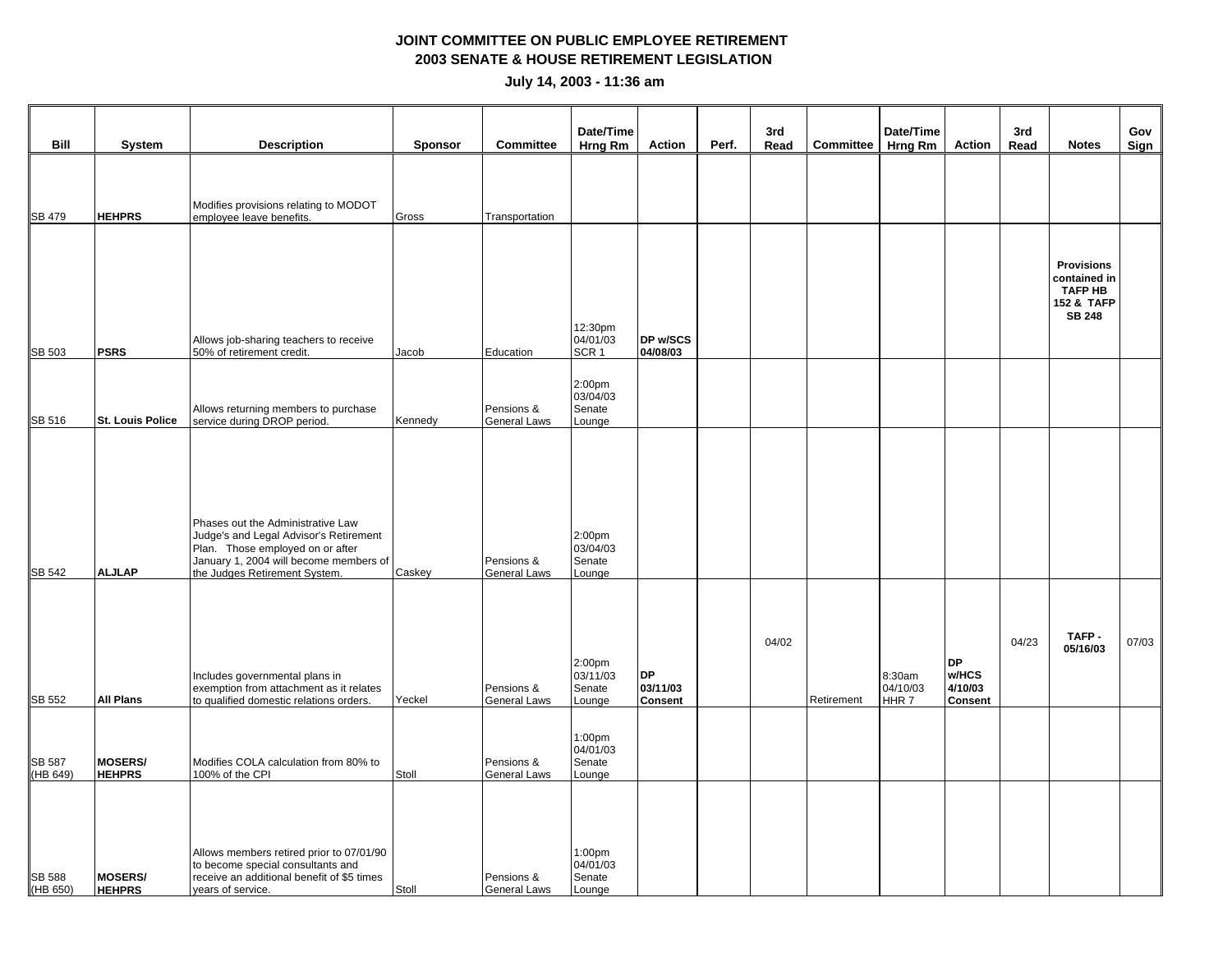|                  |                         |                                                                                                |                         |                                                   | Date/Time                              |                       |       | 3rd   |                    | Date/Time                                      |                      | 3rd  |                                                                                                  | Gov  |
|------------------|-------------------------|------------------------------------------------------------------------------------------------|-------------------------|---------------------------------------------------|----------------------------------------|-----------------------|-------|-------|--------------------|------------------------------------------------|----------------------|------|--------------------------------------------------------------------------------------------------|------|
| Bill             | System                  | <b>Description</b>                                                                             | Sponsor                 | <b>Committee</b>                                  | Hrng Rm                                | <b>Action</b>         | Perf. | Read  | Committee Hrng Rm  |                                                | Action               | Read | <b>Notes</b>                                                                                     | Sign |
| SB 601           | <b>MOSERS</b>           | Provides uniformed conservation agents<br>with an additional 33 1/3% retirement<br>benefit.    | Griesheimer<br>Cauthorn | Pensions &<br>General Laws                        |                                        |                       |       |       |                    |                                                |                      |      |                                                                                                  |      |
| SB 627           | <b>St. Louis Police</b> | Provides clean-up language regarding<br>DROP.                                                  | Coleman                 | Pensions &<br>General Laws                        | 1:00pm<br>04/01/03<br>Senate<br>Lounge |                       |       |       |                    |                                                |                      |      | <b>Provisions</b><br>contained in<br><b>TAFP HB</b><br>152 & 180<br>and in TAFP<br><b>SB 248</b> |      |
| SB 645           | St. Louis Police        | *Removes 30% COLA cap after 2006,<br>*Temporary survivor benefit                               | Kennedy                 | Pensions &<br><b>General Laws</b>                 |                                        |                       |       |       |                    |                                                |                      |      |                                                                                                  |      |
| SCR <sub>6</sub> | <b>Social Security</b>  | Supports repeal of the Government<br>Pension Offset and the Windfall<br>Elimination Provision. | Stoll                   | Rules, Joint<br>Rules,<br>Resolutions &<br>Ethics | 8:30am<br>02/20/03<br>Senate<br>Lounge | <b>DP</b><br>03/13/03 |       | 04/14 | Senior<br>Security | Upon pm<br>adj.<br>5/12/03<br>HHR <sub>6</sub> | <b>DP</b><br>5/12/03 |      |                                                                                                  |      |
|                  |                         |                                                                                                |                         |                                                   |                                        |                       |       |       |                    |                                                |                      |      |                                                                                                  |      |
|                  |                         |                                                                                                |                         |                                                   |                                        |                       |       |       |                    |                                                |                      |      |                                                                                                  |      |
|                  |                         | PENSION TAXATION ISSUES                                                                        |                         |                                                   |                                        |                       |       |       |                    |                                                |                      |      |                                                                                                  |      |
| <b>SB 188</b>    | <b>All Pensions</b>     | Exempts pensions from state income tax<br>for people over 65 years of age.                     | Cauthorn                | Ways & Means                                      | 5:00pm<br>02/11/03<br>Senate<br>Lounge | <b>DP</b><br>03/11/03 |       |       |                    |                                                |                      |      |                                                                                                  |      |
| <b>SB 262</b>    | <b>All Pensions</b>     | Exempts pensions from state income tax<br>for people over 65 years of age.                     | Clemens                 | Ways & Means                                      | 5:00pm<br>03/11/03<br>Senate<br>Lounge |                       |       |       |                    |                                                |                      |      |                                                                                                  |      |